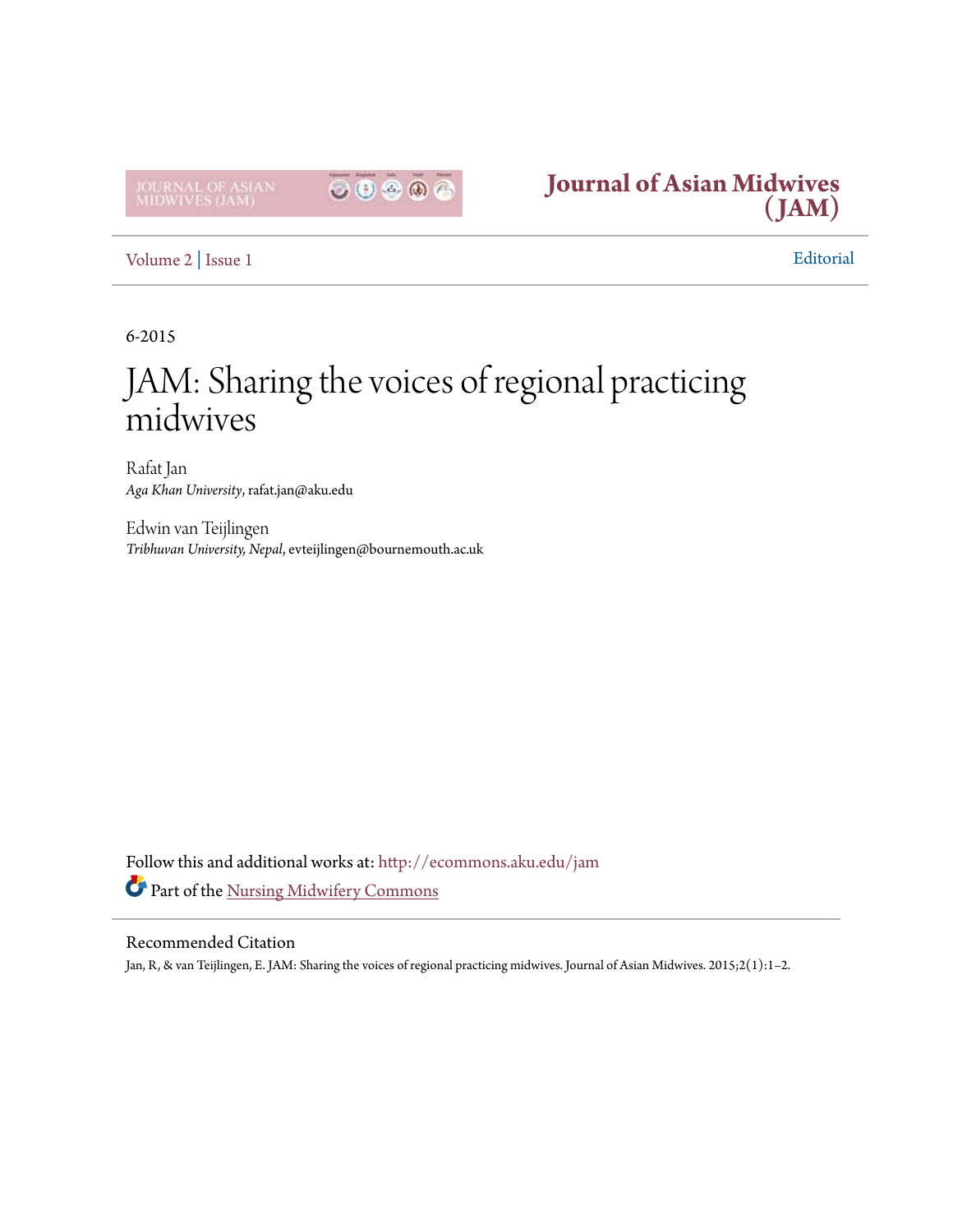## **Editorial**

## **JAM: Sharing the voices of regional practicing midwives**

The *Journal of Asian Midwives* (JAM) wishes all the midwives a Happy International Day of the Midwife 2015.

The Midwifery Association of Pakistan (MAP) offers its profound condolences to the bereaved families of Nepal, who faced the devastating 7.9 magnitude earthquake on  $25<sup>th</sup>$  of April. This and the subsequent earthquake in May have resulted in the loss of more than 8000 lives, displacement of thousands of people and massive structural damage in the capital Kathmandu and elsewhere. The ICM and regional countries midwifery associations appreciates and offered their support to the Midwifery Society of Nepal (MIDSON) who have mobilized outreach clinics to earth quake survivors in affected districts with special focus to pregnant women, newborns and postnatal mothers. ICM has sent funds and supplies from Direct Relief donors to MIDSON. Being geographically located in an earthquake zone our region requires special focus on disaster preparedness of pregnant women, lactating mothers and their newborns, for which MAP offer full support in providing professional service in all the possible ways.

In this issue of JAM we bring you a paper about the new initiative of BRAC University, Bangladesh, using the 'hub and spoke' model for enhancing maternal and child health care services in far flung rural areas. The attention grabbing article of the current issue is about Twinning in Nepal. The article very well elaborates the lived experience of Nepal Midwifery Association for having a twinning with the Royal College of Midwifery (RCM ) through its Global Midwifery Twinning Project (GMTP). It describes the benefits and impact of the collaboration between a recognized national midwifery organization and a newly established one. It is also interesting to find out, in this issue, about the endeavors of the Afghan Midwives Association (AMA) around strengthening the three pillars of the midwifery profession namely education, regulation, and professional association (ERA), in the country. The article highlights the factors which have influenced midwifery in Afghanistan towards a positive change, both at the individual and the societal level. This latest issue also presents a case study on the unique strategy of establishing midwifery and